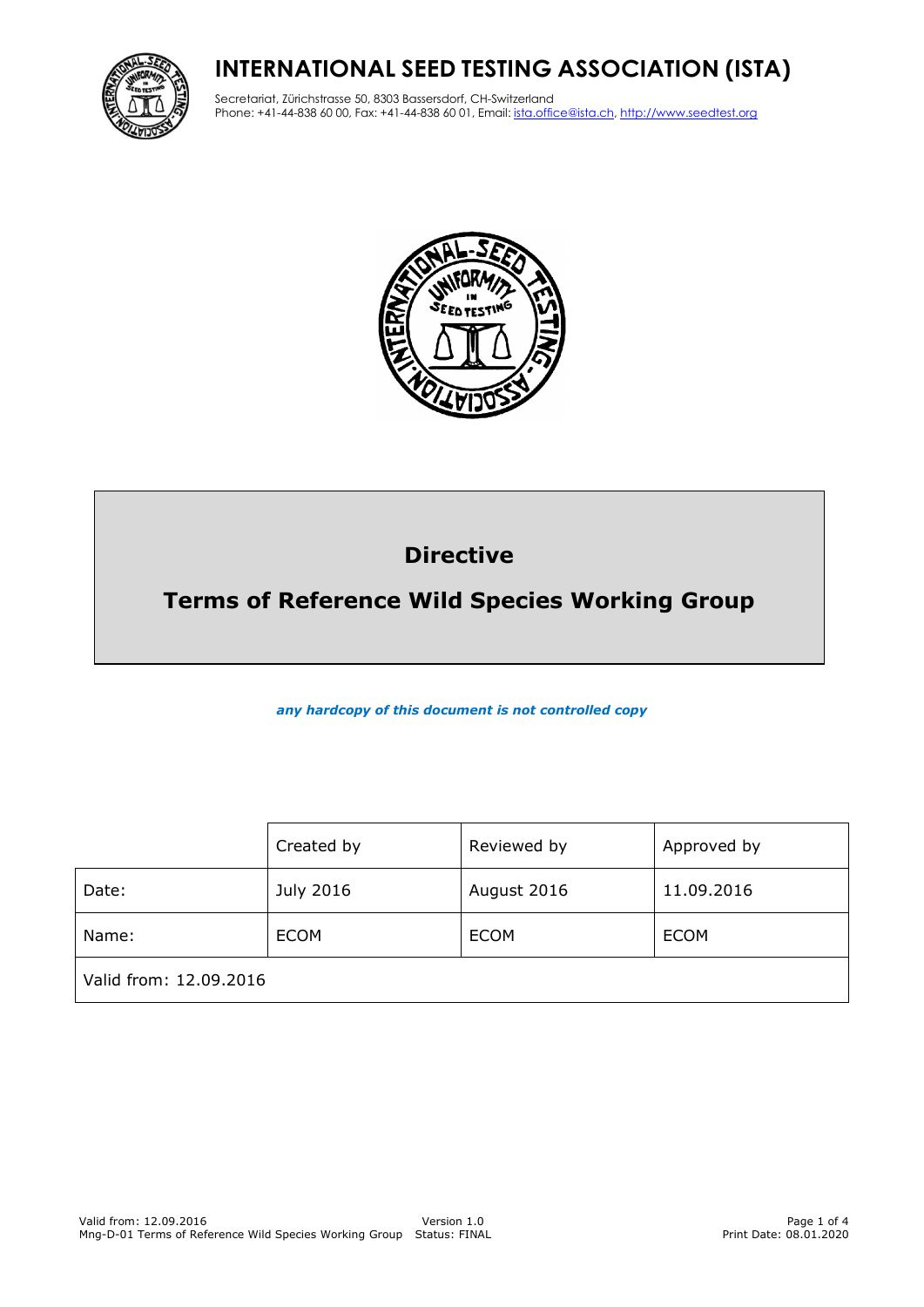#### **SCOPE**

This document describes the purpose and structure of the Wild Species Working Group, a collaboration between ISTA, AOSA, SCST and the Royal Botanic Gardens, Kew.

#### **RELATED DOCUMENTS**

Directive TCOM Responsibilities of ISTA Technical Committees TCOM-SOP-04-How to become TCOM member TCOM Application Form

#### **ABBREVIATIONS**

AOSA - Association of Official Seed Analysts ECOM – Executive Committee Kew - Royal Botanic Gardens, Kew SCST - Society of Commercial Seed Technologists TCOM – Technical Committee

#### **BACKGROUND**

There is increasing interest in the use of wild species for both amenity planting and habitat restoration. ISTA has recognised this by introducing the testing of seed mixtures in 2012 Rules. The Flower Seed Committee has extended its scope to the wild flower species and is interested in working to develop methodologies, beginning with the collection of existing methods used by seed analysis laboratories and seed banks. Flowers are a key component of the wild species group. The Forest Tree and Shrub Seed Committee is also active in the field of wild species. However the majority of wild species are not in the ISTA Rules, which are designed for species whose seeds are moving in international trade. While it may not be necessary to include wild species in the Rules nonetheless it would be an advantage to the emerging wild species seed sector to have guidelines for determining the seed viability, germination, purity and moisture content of these species. The three organisations collaborating within this working group have the knowledge, expertise and credibility to develop these guidelines for the sector. The guidelines will be a joint-ISTA-AOSA-SCST-Kew publication with contributors acknowledged as authors/editors/contributors as appropriate.

### **COMPOSITION**

The working group will comprise representatives from ISTA, AOSA, SCST and the Royal Botanic Gardens, Kew. The working group will have a maximum of 12 members with a minimum of two representatives from each organisation. ISTA representatives will be nominated by the ISTA Executive Committee. The ISTA President will be an ex-officio member of the working group and consistent with ISTA practice will not be included in the ISTA membership numbers for the group. The working group will report to the ISTA Executive with reports due for the February and June ISTA Executive Committee Meetings. Reports will also be made to AOSA, SCST and Royal Botanic Gardens (Kew) according to their requirements or in conjunction with the February and June reports to the ISTA Executive (to be discussed with AOSA, SCST and the Royal Botanic Gardens (Kew)), and to the ISTA membership in June during the ISTA Congress/Annual Meeting. The Working Group Chair or Chairs will be elected by the working group members and approved by the three collaborating organisations.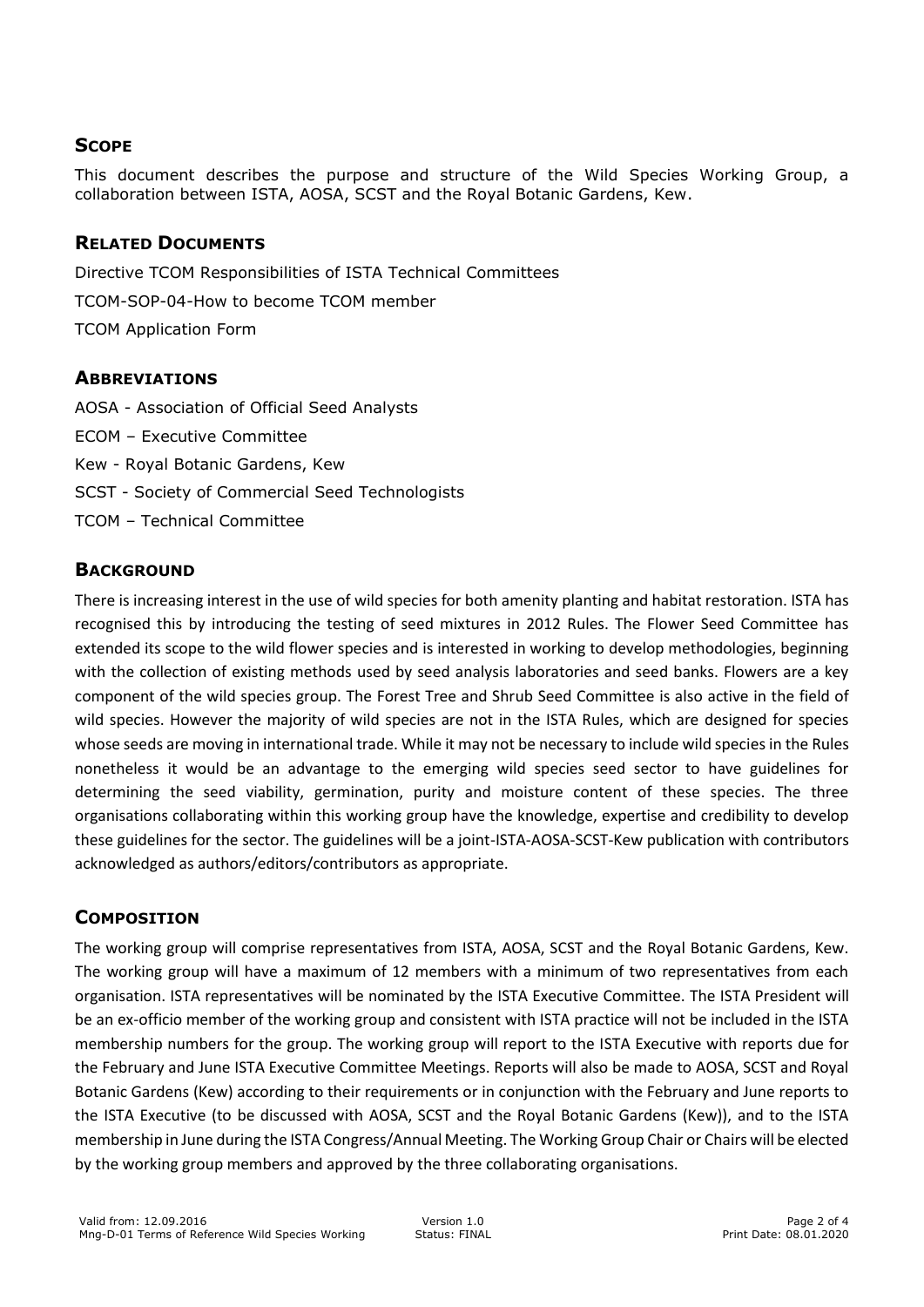The term of the working group will apply from when it is approved by the three collaborating organisations until 30 June 2019 at the end of which the ISTA Executive Committee in liaison with AOSA, SCST and the Royal Botanic Gardens (Kew) will review the mandate of the working group to determine if it will continue and in what form.

### **FINANCIAL SUPPORT FROM ISTA**

The working group will be eligible to apply for financial support from the money allocated within ISTA to support Technical Committee work "TCOM support". Applications will be made on the same terms as for the ISTA Technical Committees. Financial support for travel will normally be restricted to ISTA members of the working group. Applications to the "TCOM support" fund for other activities, e.g., to support peer comparisons, must include an indication of any support, either financial or in-kind, being provided by AOSA and/or SCST and/or the Royal Botanic Gardens (Kew).

Applications for funding by ISTA, AOSA, SCST and Kew to external organisations to support the work of the working group are encouraged.

## **LIAISON WITH OTHER ISTA TECHNICAL COMMITTEES**

The working group will liaise with other ISTA and AOSA-SCST Technical Committees as appropriate. ISTA Committees expected to be liaised with include the Flower Seed, Forest Tree and Shrub Seed, Tetrazolium, Germination, Purity, Vigour and Moisture Committees. AOSA-SCST Technical Committees expected to be liaised with include the Purity, Germination, Tetrazolium, Conservation & Reclamation/Tree & Shrub, Flower Seed, Vigor, and Moisture Committees.

### **ACTIONS OF THE WORKING GROUP**

- 1. To develop a list of priority species to be included in the guidelines and the tests needed for each of these species.
- 2. To collect existing methods used by seed analysis laboratories and seed banks and, where applicable, use these to develop standardised guidelines for viability (using tetrazolium), germination (including recommendations for alleviating dormancy), purity and moisture content assessment of seed of wild species. Guidelines could be standardised by peer comparisons between the organisations involved.
- 3. To collate the guidelines in a wild species handbook with an introductory chapter followed by working sheets for each species, genus or group of species.
- 4. To provide recognition for the guidelines when used to assess seed quality by including "tested according to ISTA/AOSA/SCST/Kew guidelines" on test reports.